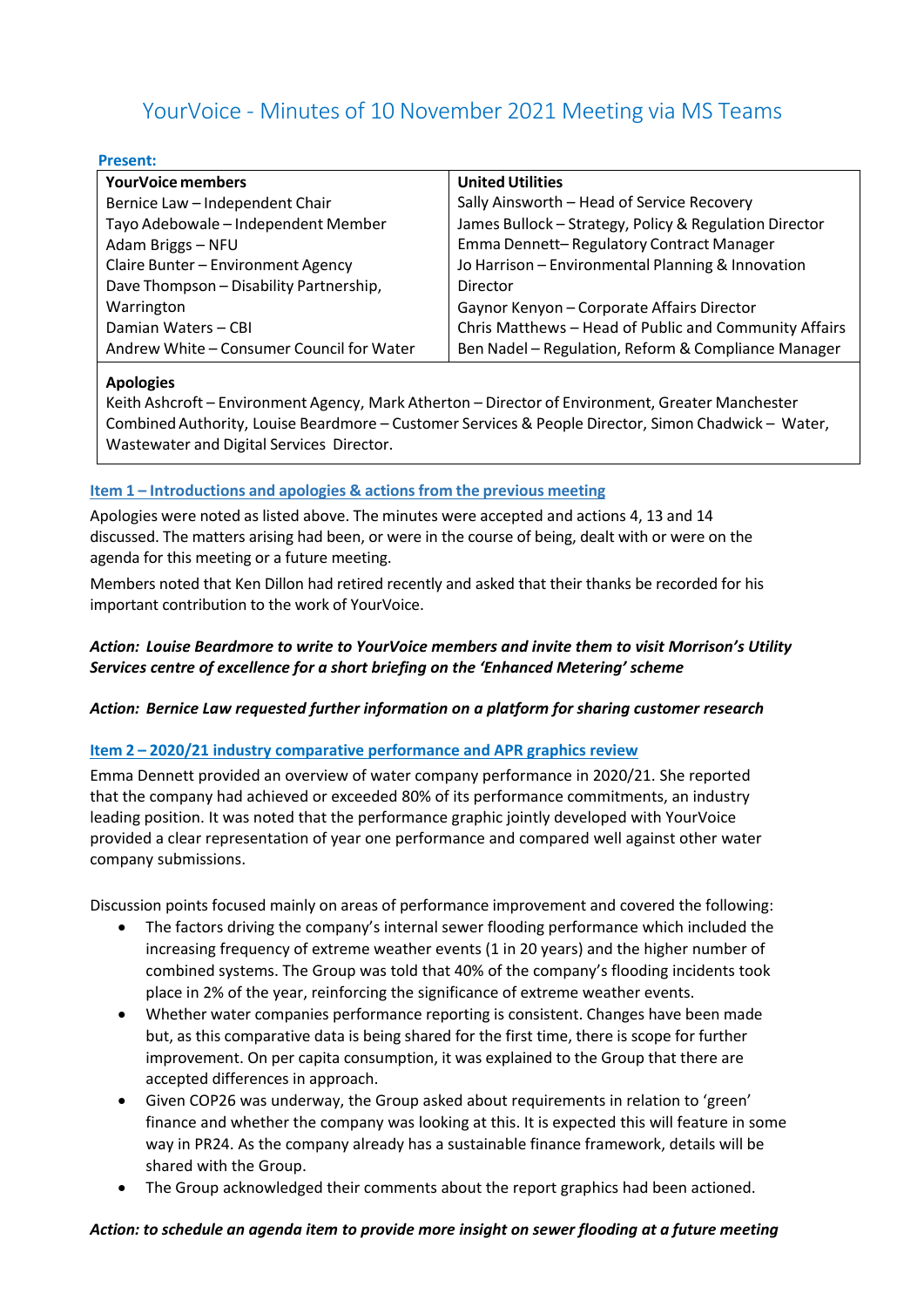## *Action: Chris Matthews to share details of the company's sustainable finance framework with Group members and to add this topic to the agenda for the March meeting*

# **Item 3– Customer research programme update**

Ben Nadel provided an update on the customer research programme and further details on insight gathered from research into drainage and water resources management plans and combined sewer overflows (CSOs).

The following points were raised in discussion:

- On CSOs, it appeared that the more people earn, the less willing they are to pay though the company had concluded this was more likely to be a particularly local issue.
- Given recent publicity about water quality in Windermere, was it possible customer views had changed? The company explained that following investment totaling £40m, designated bathing waters had achieved an excellent standard with the majority of issues now linked to septic tanks. The company continues to be involved in a wide ranging approach with several stakeholders and this will need underpinning with customer research.

# **Item 4 – Quarterly Performance Report**

Sally Ainsworth presented customer performance measuresfor the previous period. Of the twelve measures, only per capita consumption is currently at 'red' status. The following points were raised in discussion:

- The company was asked how far it is redesigning meters to provide customers with information about consumption. It was agreed to bring a fuller update to a future meeting.
- As environmental awareness is growing, catalysed by the likes of COP26, how far is that impacting performance? The company reported that it had detected customers are discussing environmental matters and are keen to hear more from United Utilities. This had been discussed at the Affordability and Vulnerability sub-group in relation to the benefit to bills through reduced water usage.

#### *Action: to schedule an agenda item on metering at a future meeting*

Jo Harrison presented operational performance measures for the previous period. The challenge of managing wastewater treatment works compliance was flagged given that changes such as weather, trade effluent discharges and catchment issues can all impact treatment works performance.

Group members observed that in the 2021 Annual Performance Report they had highlighted issues around water quality performance and noted that, so far, this did not appear to be improving. A report on this topic was requested at the next meeting.

# *Action: Charmain Abbott to bring a report to the next meeting on water quality performance*

# **Item 5 – YourVoice Sub-Group Reports**

#### *Environment & Social Value subgroup*

Bernice Law summarised discussions from the last meeting and the topics covered which included:

- Water Industry National Environment Plan (WINEP), in particular the focus on long-term planning and co-design with the Environment Agency;
- an update on natural capital accounting; and
- changes in regulation driving possible increases in cost to run the company's bioresources activities, namely the Industrial Emissions Directive and Farming Rules for Water. The company is about to publish a thought piece on a national bioresources strategy and offered to share this with Group members. It was noted that bioresources should be included in the WINEP and that there is a considerable carbon impact associated with incineration, one of the